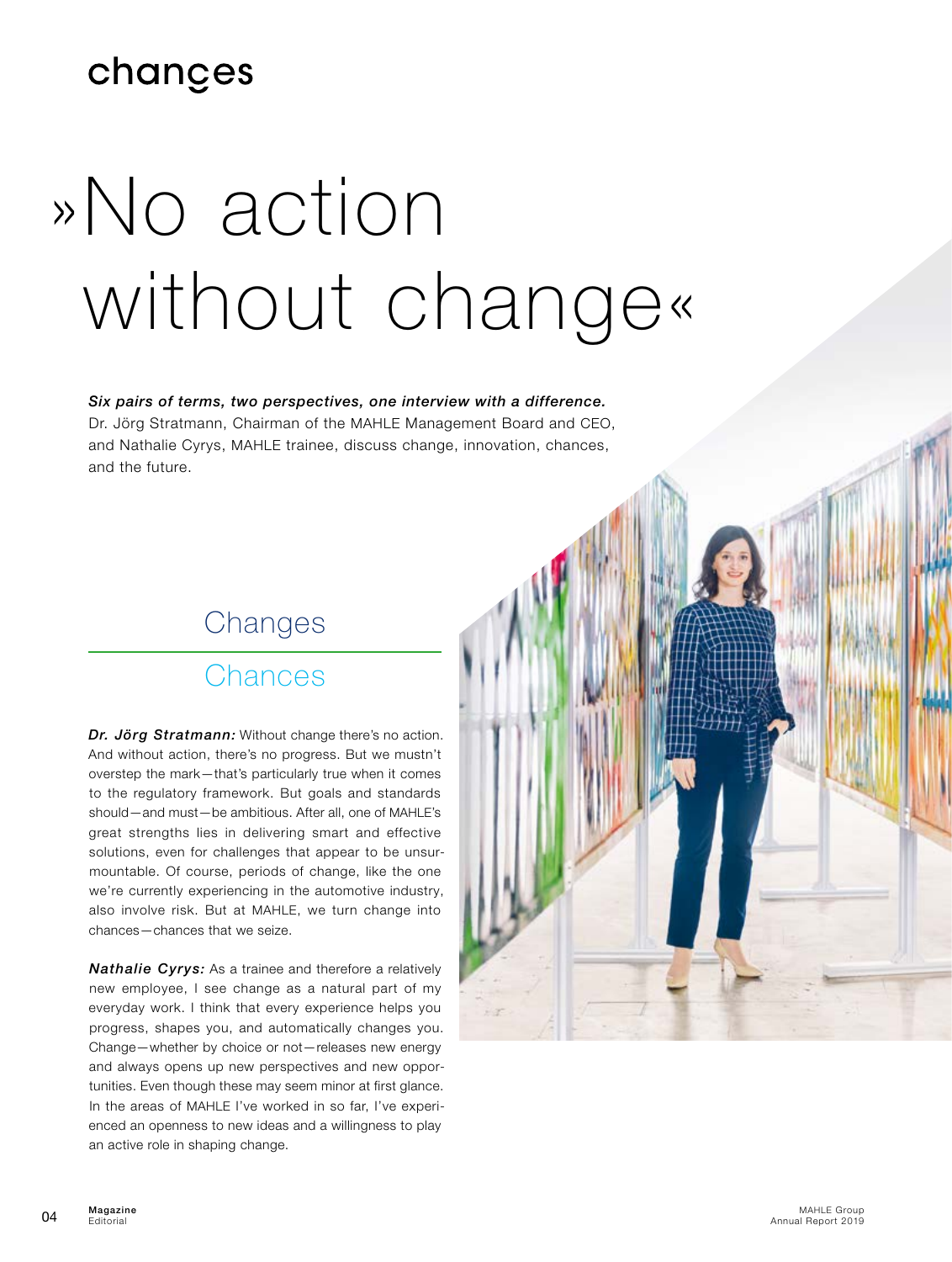

### Herculean task

# Energy

*Nathalie Cyrys:* I draw my energy from cooperation, team spirit, and shared successes as well as from the motivation to develop new solutions. In my experience, a Herculean task becomes smaller when you realize that we can generate so much more energy together. I think this requires us to depart from existing processes at times, so that we can think more freely and develop new ideas.

*Dr. Jörg Stratmann:* The transformation of our industry is a Herculean task and a huge challenge for us. I've said that many times before. But when I look at our company and its many thousands of fantastic employees all around the world who devote their attention to our product solutions of the future with passion, inventiveness, and great enthusiasm, I see an energy that's making us strong for the future.

# Cost reduction program

## New efficiencies

*Dr. Jörg Stratmann:* Being strong for the future also means being a strong competitor. We're responsible for a company that's on a sustainable footing. A company that's setting the right course in the transformation to ensure it remains well-positioned as a strong employer and partner to the automotive industry for the time that follows. Internal efficiency ensures profitability.This is an absolute prerequisite for survival in the international competitive environment of the future.

*Nathalie Cyrys:* Admittedly, the transformation and the resolute focus on greater efficiency are difficult and unexpected issues for someone like me who's just starting their career. Some situations make me feel uncertain, but at the same time I understand the need to use the available resources more responsibly. For me personally, that means doing things like prioritizing my tasks and objectives and using my energy as efficiently as possible.

*Dr. Jörg Stratmann, Chairman of the Corporate Management Board and CEO of the MAHLE Group*

*Nathalie Cyrys, Trainee, has been working at MAHLE since 2018. As part of her trainee program, she has been through various departments and units of the company, including a stay in China.*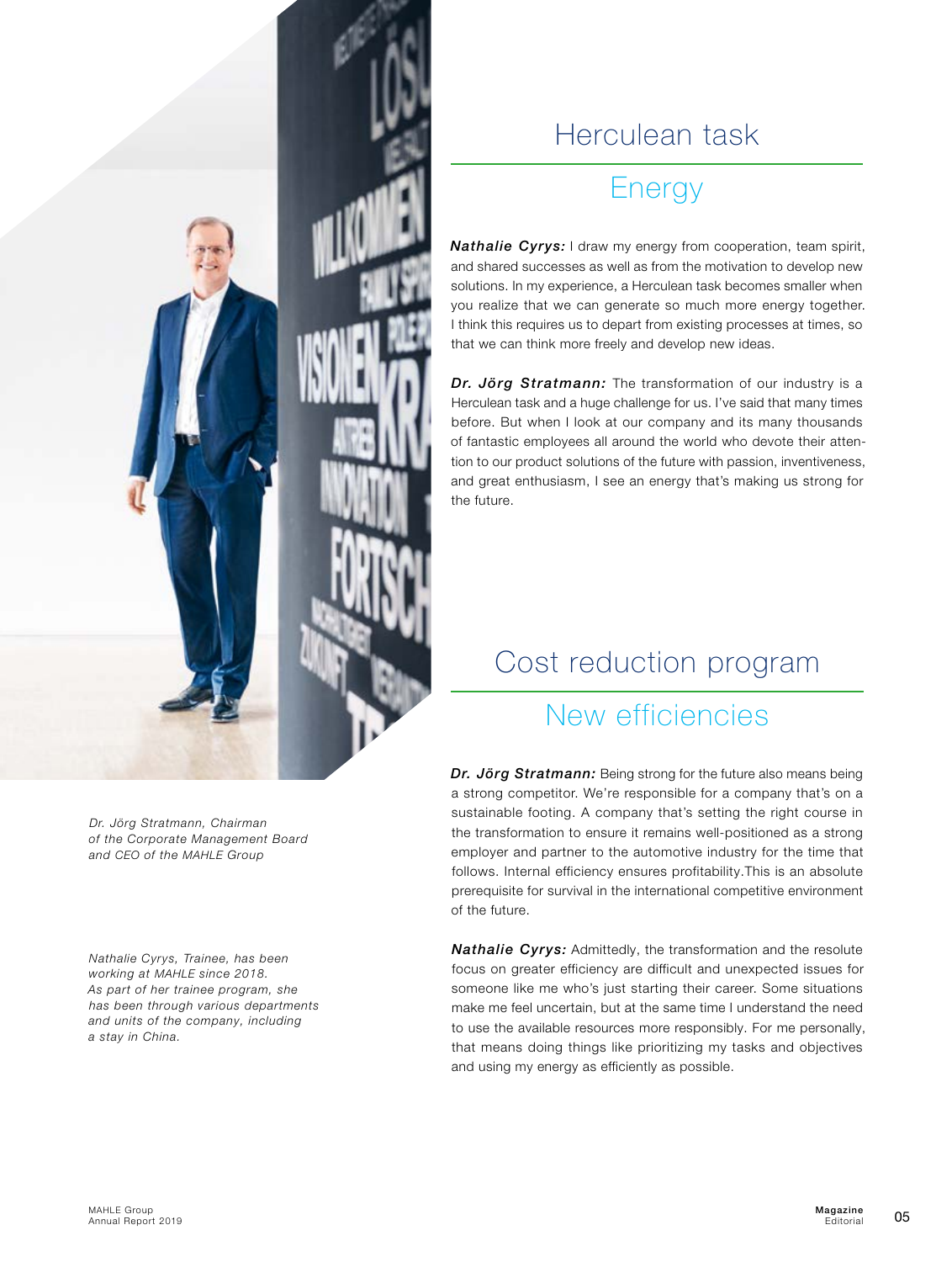NATHALIE CYRYS, MAHLE Trainee

»Working for a large company with a long history means being part of a bigger story.«

# Experience

#### Innovation

*Nathalie Cyrys:* As a trainee, I benefit a great deal from the experience and expertise of my MAHLE colleagues. In return, I try to put forward fresh ideas and new ways of thinking to support my teams. I'm pleased that we have a good reputation with our customers and partners because we contribute a quality mind-set, reliability, and innovative strength. Based on these advantages, we're justified in our Vision to remain innovative influencers of mobility in the future.

*Dr. Jörg Stratmann:* To me, experience means change in the past. MAHLE now has 100 years to look back on—an entire century in which we've accumulated profound expertise in many important areas of development in the field of mobility. Today, we know where the challenges are. And innovation means using this experience in combination with good new ideas to find the right solutions to satisfy future requirements.